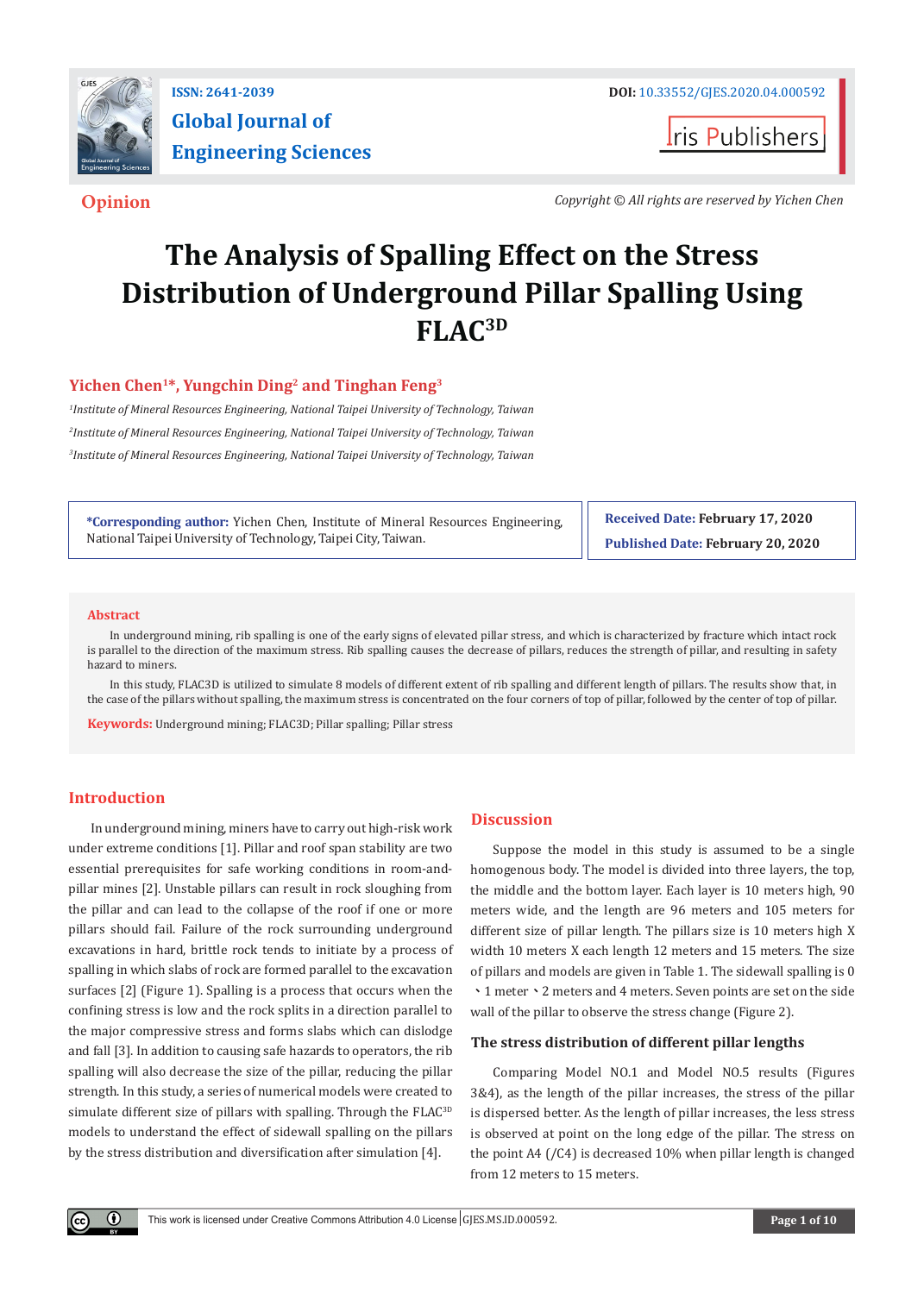

**Figure 1:** Stable pillars in a limestone mine at a depth of cover of 275m (900 ft). Slightly concave pillar ribs formed as a result of minor spalling of the hard, brittle rock.



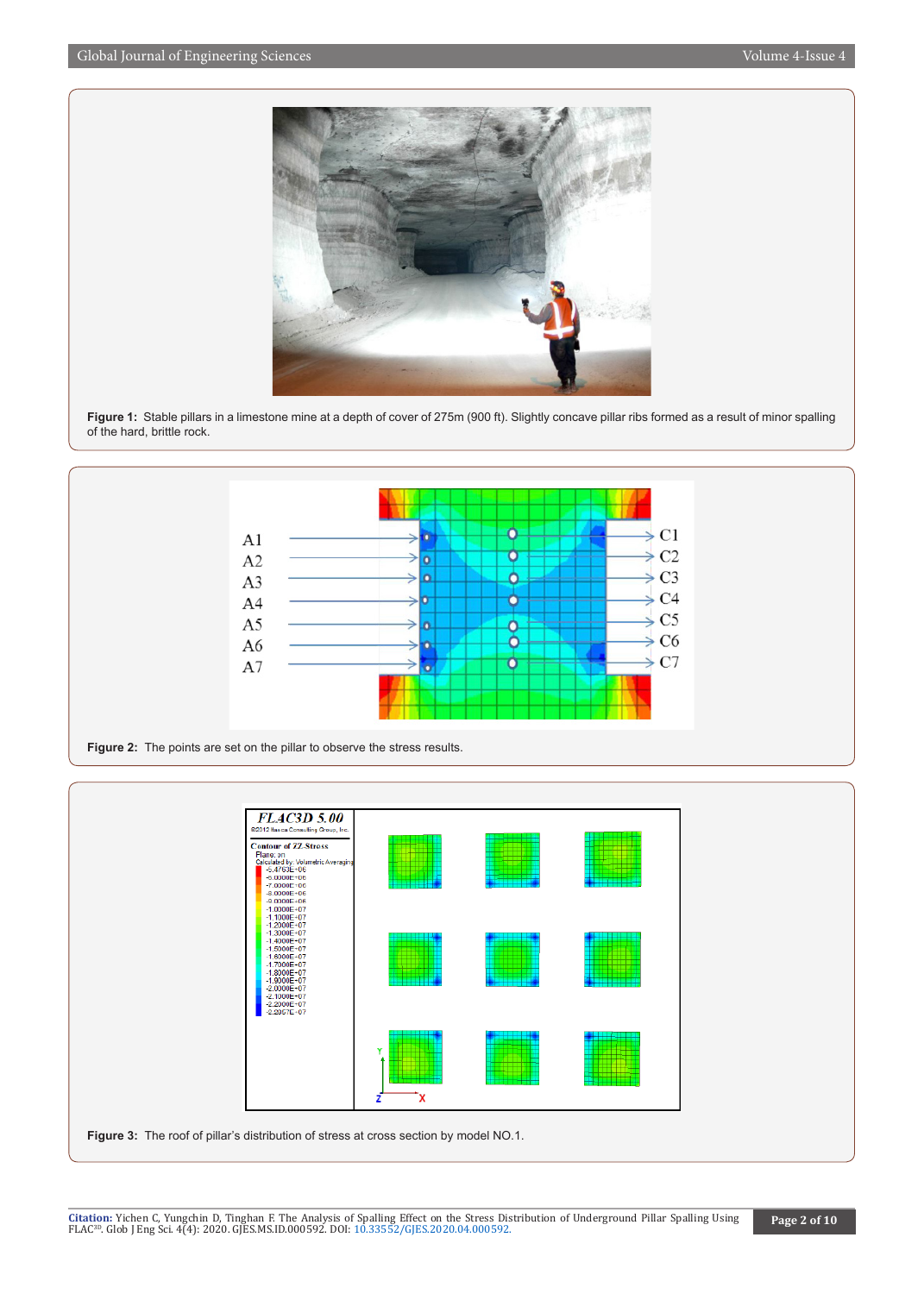

**Table 1:** The size of pillars and models.

| <b>Model</b><br>No.        | Models (m) |      |             | Pillars (m) |      |             | <b>Spalling</b>      |                  |
|----------------------------|------------|------|-------------|-------------|------|-------------|----------------------|------------------|
|                            | Length     | Wide | <b>High</b> | Length      | Wide | <b>High</b> | (m)                  | (%)              |
| $\blacktriangleleft$<br>T. | 96         | 90   | 30          | 12          | 10   | 10          | $\mathbf{0}$         | $\boldsymbol{0}$ |
| $\overline{2}$             | 96         | 90   | 30          | 12          | 10   | 10          | $\overline{A}$<br>T. | 20               |
| 3                          | 96         | 90   | 30          | 12          | 10   | 10          | 2                    | 40               |
| $\overline{4}$             | 96         | 90   | 30          | 12          | 10   | 10          | $\overline{4}$       | 80               |
| 5                          | 105        | 90   | 30          | 15          | 10   | 10          | $\mathbf{0}$         | $\mathbf{0}$     |
| 6                          | 105        | 90   | 30          | 15          | 10   | 10          | $\blacktriangleleft$ | 20               |
| 7                          | 105        | 90   | 30          | 15          | 10   | 10          | $\overline{2}$       | 40               |
| 8                          | 105        | 90   | 30          | 15          | 10   | 10          | 4                    | 80               |

## **The stress distribution of different spalling proportion**

Rib spalling is one of the early signs of elevated pillar stress [2]. Assessment of the spalling mode of failure shows that extension fractures develop at low confinement, which can be seen as a cohesion weakening process [3-7]. In the spalling simulation, comparing Model NO.2 and Model NO.4 results (Figures 5&6). As the sidewall spalling of the pillar increases, the distribution of the stress of the pillar is changed. The maximum stress shifts from the apex of the pillar to the center of the pillar. The spalling proportion seriously affects the stress of the pillars.